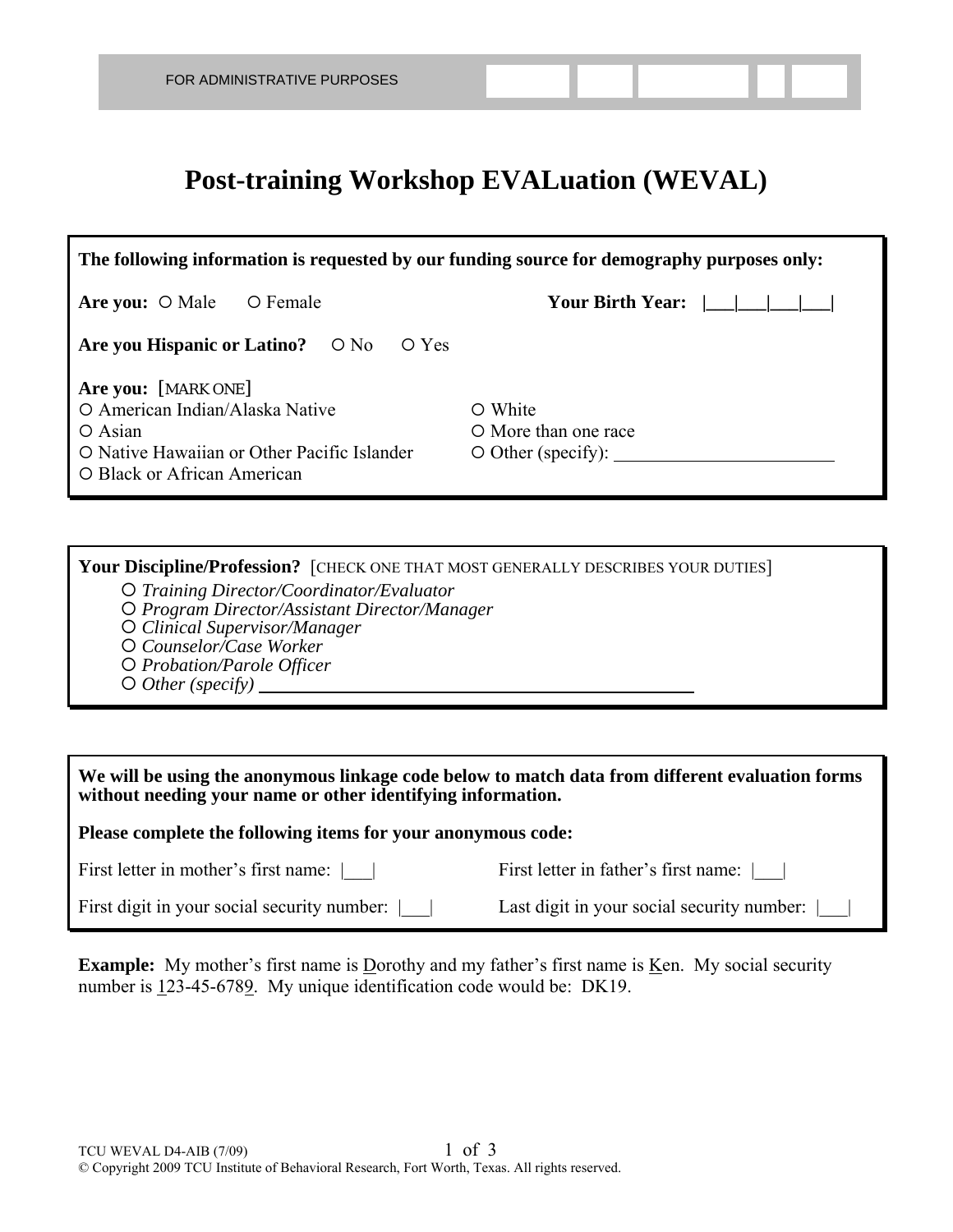## **Post-training Workshop EVALuation (WEVAL)**

*PLEASE FILL IN THE CIRCLE THAT SHOWS YOUR ANSWER TO EACH ITEM*

|    |                                                                                                 | <b>Disagree</b><br><b>Strongly</b><br>(I) | (2)     | Disagree Undecided Agree<br>(3) | (4) | Agree<br><b>Strongly</b><br>(5) |
|----|-------------------------------------------------------------------------------------------------|-------------------------------------------|---------|---------------------------------|-----|---------------------------------|
|    | PART A                                                                                          |                                           |         |                                 |     |                                 |
| 1. | You were satisfied with the materials                                                           | O                                         | $\circ$ | O                               | O   | ◯                               |
|    | 2. The materials are relevant to the needs                                                      | O                                         | O       | O                               | O   | O                               |
|    | 3. You will feel comfortable using them                                                         | $\circ$                                   | O       | O                               | O   | O                               |
|    | 4. You expect the things you learned will be                                                    | $\circ$                                   | $\circ$ | $\circ$                         | O   | O                               |
|    | 5. Your program has enough staff capacity                                                       | $\circ$                                   | O       | O                               | O   | O                               |
|    | 6. Your program has adequate office space<br>and budget to implement these materials.           | $\circ$                                   | $\circ$ | O                               | O   | O                               |
|    | 7. You will have enough preparation time                                                        | O                                         | $\circ$ | O                               | O   | O                               |
|    | 8. Most counselors in your program are not likely<br>to implement these materials effectively.  | $\circ$                                   | O       | O                               | O   | $\circ$                         |
|    | 9. Counselors in your program have<br>adequate background and training                          | O                                         | O       | O                               | O   | O                               |
|    | 10. This training included effective practice sessions                                          | O                                         | O       | $\circ$                         | O   | O                               |
|    | 11. This training included good instructions and<br>examples for adapting the materials to your | $\circ$                                   | O       | O                               | O   | O                               |
|    | 12. Based on what you learned, you will be able<br>to train others to use these materials.      | O                                         | O       | O                               | O   | $\circ$                         |

TCU WEVAL D4-AIB (7/09) 2 of 3 © Copyright 2009 TCU Institute of Behavioral Research, Fort Worth, Texas. All rights reserved.